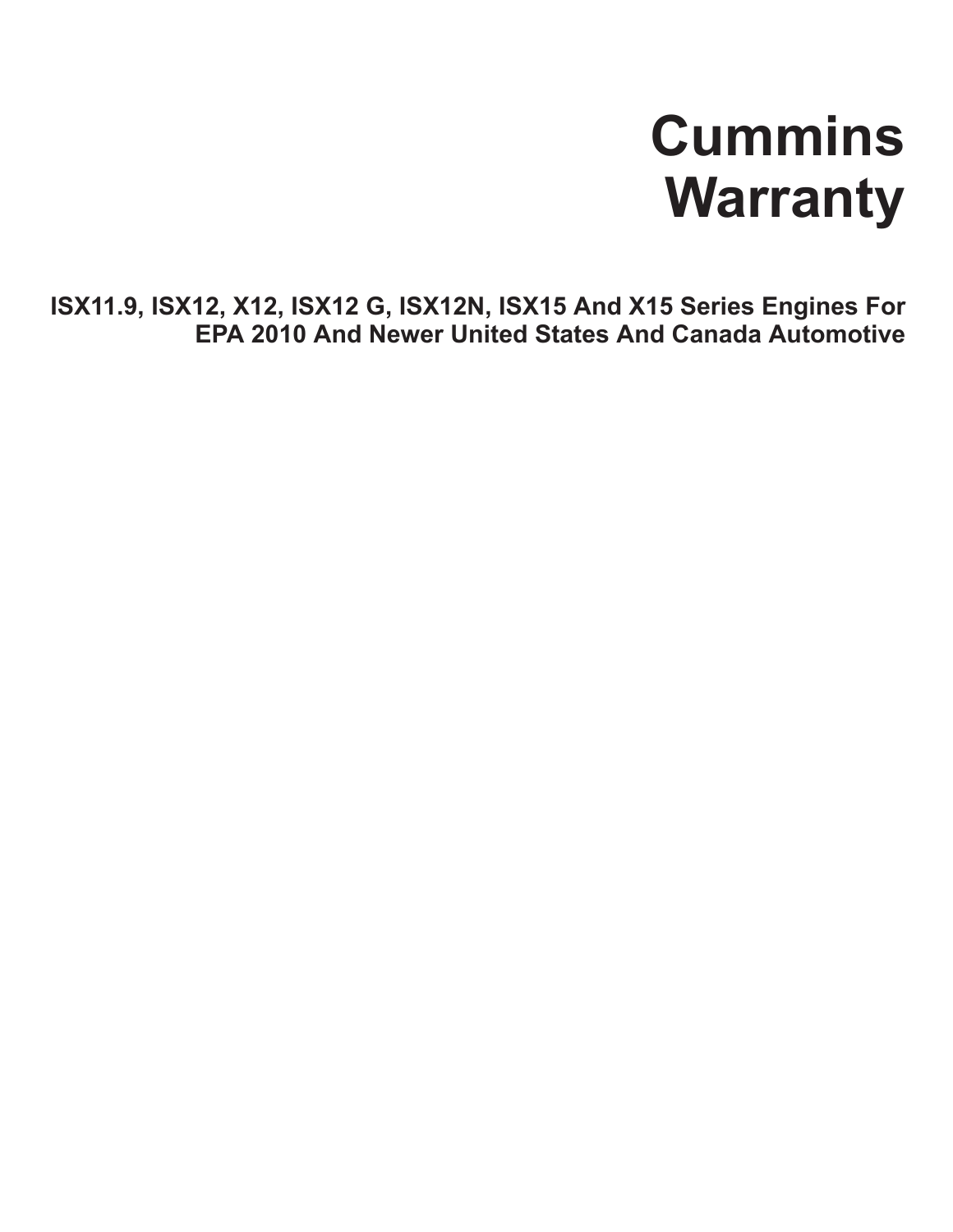# **Coverage**

## **Products Warranted**

This Warranty applies to new EPA 2010 and newer ISX11.9, ISX12, X12, ISX12 G, ISX12N, ISX15 and X15 Series Engines sold by Cummins Inc. and delivered to the first user on or after October 1, 2009, that are used in automotive on-highway applications in the United States\* and Canada, except for Engines used in bus and coach, recreational vehicle and fire apparatus/crash truck applications, for which different Warranty Coverage is provided.

## **Base Engine Warranty**

The Base Engine Warranty covers any failures of the Engine which result, under normal use and service, from defects in Cummins material or factory workmanship (Warrantable Failure). This Coverage begins with the sale of the Engine by Cummins and ends two years or 250,000 miles (402,336 kilometers) or 6,250 hours of operation, whichever occurs first, after the date of delivery of the Engine to the first user.

Engine aftertreatment components included in the Cummins Critical Parts List (CPL) and marked with a Cummins part number are covered under Base Engine Warranty.

Additional Coverage is outlined in the Emission Warranty section.

**These Warranties are made to all Owners in the chain of distribution and Coverage continues to all subsequent Owners until the end of the periods of Coverage**.

# **Cummins Responsibilities**

Cummins will pay for all parts and labor needed to repair the damage to the Engine resulting from a Warrantable Failure.

Cummins will pay for the lubricating oil, antifreeze, diesel exhaust fluid, filter elements, belts, hoses and other maintenance items that are not reusable due to a Warrantable Failure.

Cummins will pay for reasonable labor costs for Engine removal and reinstallation when necessary to repair a Warrantable Failure.

Cummins will pay reasonable costs for towing a vehicle disabled by a Warrantable Failure to the nearest authorized repair location. In lieu of the towing expense, Cummins will pay reasonable costs for mechanics to travel to and from the location of the vehicle, including meals, mileage and lodging, when the repair is performed at the site of the failure.

# **Owner Responsibilities**

Owner is responsible for the operation and maintenance of the Engine as specified in the applicable Cummins Operations and Maintenance Manual. Owner is also responsible for providing proof that all recommended maintenance has been performed.

Before the expiration of this Coverage, Owner must notify a Cummins distributor, authorized dealer or other repair location approved by Cummins of any Warrantable Failure and make the Engine available for repair by such facility. Except for Engines disabled by a Warrantable Failure during the Base Engine Warranty period, Owner must also deliver the Engine to the repair facility.

Service locations are listed on the Cummins Worldwide Service Locator at cummins.com.

Owner is responsible for the cost of lubricating oil, antifreeze, diesel exhaust fluid, filter elements and other maintenance items provided during Warrantable repairs unless such items are not reusable due to the Warrantable Failure.

Owner is responsible for communication expenses, meals, lodging and similar costs incurred as a result of a Warrantable Failure.

Owner is responsible for non-Engine repairs, "downtime" expenses, cargo damage, fines, all applicable taxes, all business costs and other losses resulting from a Warrantable Failure.

# **Limitations**

Diesel Engines with an emissions certification listed below must be operated using only diesel fuel having no more than the corresponding maximum sulfur content. Failure to use the specified fuel as listed in the Cummins Fuel Bulletin #3379001 Table 1 (Cummins Inc. Required Diesel Fuel Specifications) can damage the Engine and aftertreatment system within a short period of time. This damage could cause the Engine to become inoperable and failures attributable to the use of incorrect fuels will be denied Warranty Coverage. Fuel specifications also need to comply with local fuel regulations (EN590 for Europe and ASTM D975 for North America) for Warranty eligibility.

## **Maximum sulfur levels by emissions certification level as listed on the Engine's dataplate are:**

| FPA                          | max. 15 parts per million |
|------------------------------|---------------------------|
| 2007/2010/2013/2017/2021     |                           |
| EPA Tier 4 Interim / Final / | max. 15 parts per million |
| Stage V in North America     |                           |
| EU Stage IIIB 2011           | max. 15 parts per million |
| EU Stage IV 2011             | max. 15 parts per million |
| EU Stage V                   | max. 10 parts per million |
| Euro 4/5                     | max. 50 parts per million |
| Euro 6                       | max. 10 parts per million |

For ISX12 G, fuel must meet Cummins Natural Gas fuel specification (see also Cummins Fuel Bulletin #3379001).

Cummins is not responsible for failures or damage resulting from what Cummins determines to be abuse or neglect, including, but not limited to: operation without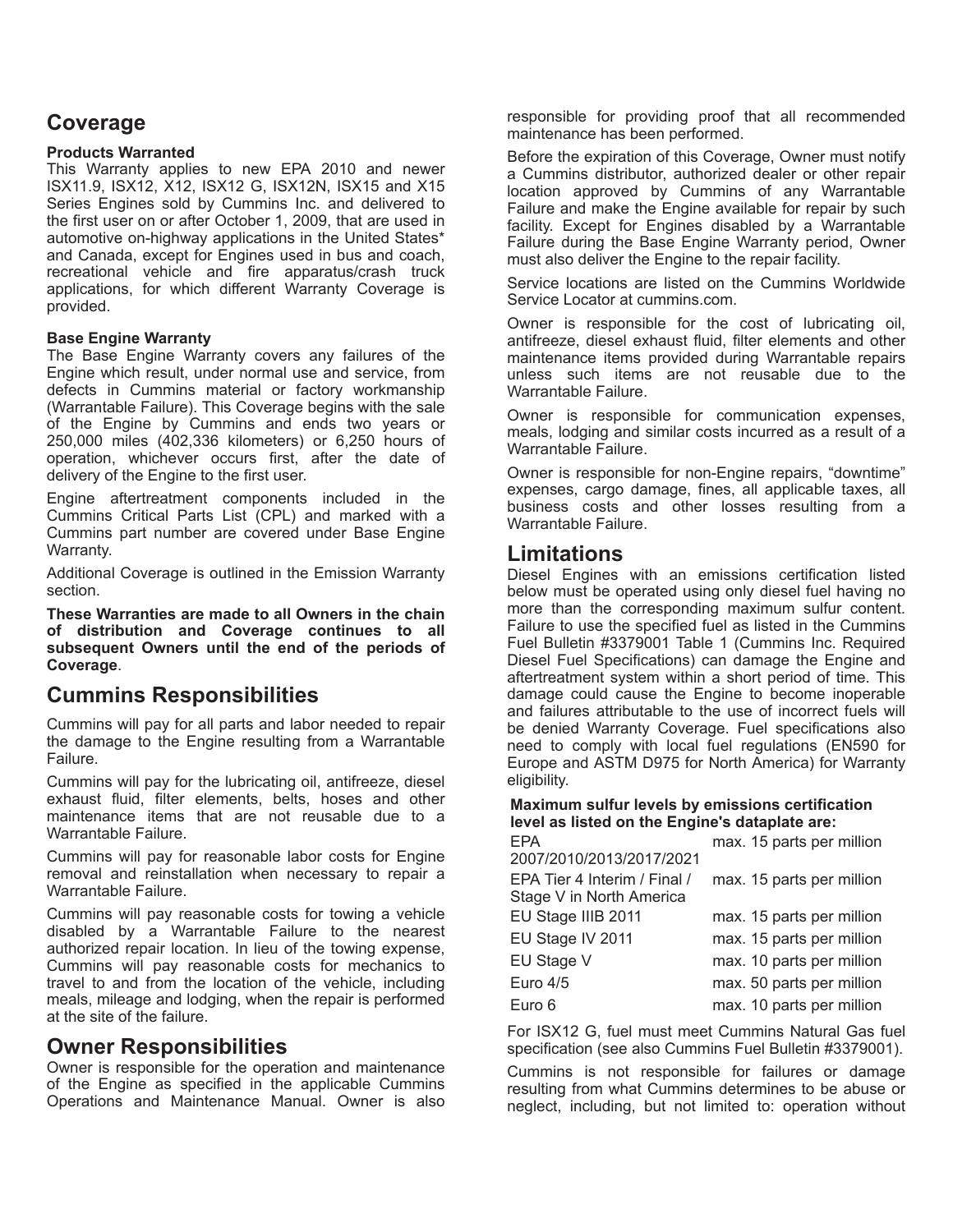adequate coolants or lubricants; overfueling; overspeeding; lack of maintenance of lubricating, cooling or intake systems; improper storage, starting, warm-up, run-in or shutdown practices; unauthorized modifications of the Engine.

Any unauthorized modifications to the aftertreatment system could negatively affect emissions certification and void the Warranty.

Cummins is also not responsible for failures caused by incorrect oil, fuel or diesel exhaust fluid or by water, dirt or other contaminants in the fuel, oil or diesel exhaust fluid.

Failures resulting in excessive oil consumption are not covered beyond the Base Engine Warranty. Before a claim for excessive oil consumption will be considered, Owner must submit adequate documentation to show that consumption exceeds Cummins published standards.

Failures of belts and hoses supplied by Cummins are not covered beyond the first year from the date of delivery of the Engine to the first user or the duration of the Warranty, whichever occurs first.

Parts used to repair a Warrantable Failure may be new Cummins parts, Cummins approved rebuilt parts or repaired parts. Cummins is not responsible for failures resulting from the use of parts not approved by Cummins.

A new Cummins or Cummins approved rebuilt part used to repair a Warrantable Failure assumes the identity of the part it replaced and is entitled to the remaining Coverage hereunder.

Cummins Inc. reserves the right to interrogate Electronic Control Module (ECM) data for purposes of failure analysis.

#### **CUMMINS DOES NOT COVER WEAR OR WEAROUT OF COVERED PARTS.**

**CUMMINS IS NOT RESPONSIBLE FOR INCIDENTAL OR CONSEQUENTIAL DAMAGES.**

**THIS WARRANTY AND THE EMISSION WARRANTY SET FORTH HEREINAFTER ARE THE SOLE WARRANTIES MADE BY CUMMINS IN REGARD TO THESE ENGINES. CUMMINS MAKES NO OTHER WARRANTIES, EXPRESS OR IMPLIED, OR OF MERCHANTABILITY OR FITNESS FOR A PARTICULAR PURPOSE.**

This Warranty gives you specific legal rights, and you may also have other rights which vary from state to state or province to province.

## **Emission Warranty**

## **Products Warranted**

This Emission Warranty applies to new EPA 2010 ISX11.9, ISX12, X12, ISX12 G, ISX15 and X15 Series Engines marketed by Cummins that are used in the United States\* or Canada in vehicles designed for transporting persons or property on a street or highway.

This Warranty applies to Engines delivered to the first user on or after October 1, 2009.

#### **Coverage**

Cummins warrants to the first user and each subsequent purchaser that the Engine is designed, built and equipped so as to conform at the time of sale by Cummins with all U.S. Federal emission regulations applicable at the time of manufacture and that it is free from defects in Cummins material or factory workmanship which would cause it not to meet these regulations within the longer of the following periods: (A) Five years or 100,000 miles (160,935 kilometers), or 3,000 hours of operation, whichever occurs first, as measured from the date of delivery of the Engine to the first user or (B) The Base Engine Warranty.

If the vehicle in which the Engine is installed is registered in the state of California, a separate California Emission Warranty also applies.

## **Limitations**

Diesel Engines with an emissions certification listed below must be operated using only diesel fuel having no more than the corresponding maximum sulfur content. Failure to use the specified fuel as listed in the Cummins Fuel Bulletin #3379001 Table 1 (Cummins Inc. Required Diesel Fuel Specifications) can damage the Engine and aftertreatment system within a short period of time. This damage could cause the Engine to become inoperable and failures attributable to the use of incorrect fuels will be denied Warranty Coverage. Fuel specifications also need to comply with local fuel regulations (EN590 for Europe and ASTM D975 for North America) for Warranty eligibility.

#### **Maximum sulfur levels by emissions certification level as listed on the Engine's dataplate are:**

| <b>FPA</b>                   | max. 15 parts per million |
|------------------------------|---------------------------|
| 2007/2010/2013/2017/2021     |                           |
| EPA Tier 4 Interim / Final / | max. 15 parts per million |
| Stage V in North America     |                           |
| EU Stage IIIB 2011           | max. 15 parts per million |
| EU Stage IV 2011             | max. 15 parts per million |
| EU Stage V                   | max. 10 parts per million |
| Euro $4/5$                   | max. 50 parts per million |
| Euro 6                       | max. 10 parts per million |

For ISX12 G, fuel must meet Cummins Natural Gas fuel specification (see also Cummins Fuel Bulletin #3379001).

Failures, except those resulting from a defect in material or factory workmanship, are not covered by this Warranty.

Cummins is not responsible for failures or damage resulting from what Cummins determines to be abuse or neglect, including, but not limited to: operation without adequate coolants or lubricants; overfueling; overspeeding; lack of maintenance of lubricating, cooling or intake systems; improper storage, starting, warm-up,